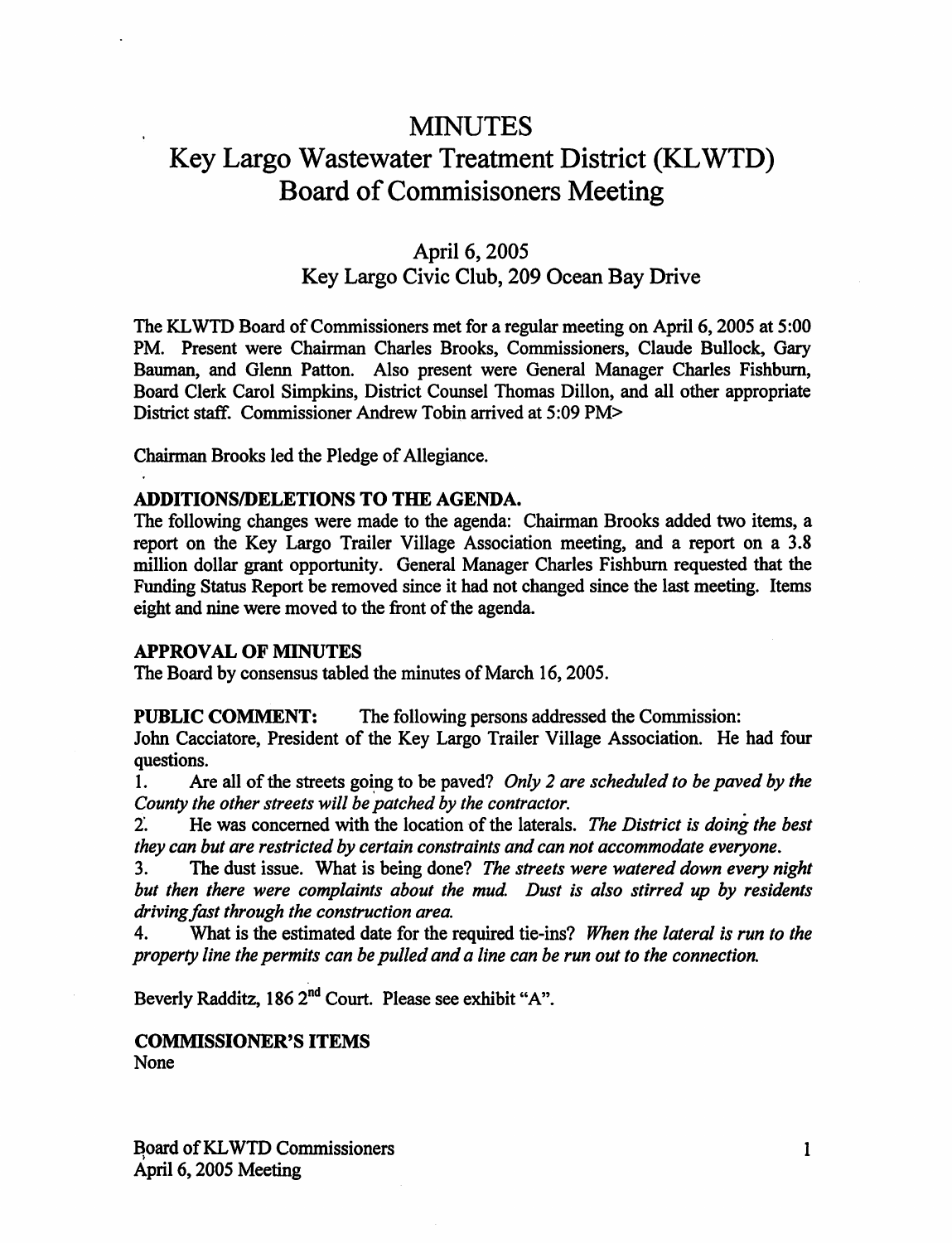THERE IT WAS TO SHER WAS A STATE OF  $\label{eq:2} \frac{1}{2}\left(\frac{1}{2}\left(\frac{1}{2}\right)^2-\frac{1}{2}\left(\frac{1}{2}\right)^2\right)=\frac{1}{2}\left(\frac{1}{2}\left(\frac{1}{2}\right)^2-\frac{1}{2}\left(\frac{1}{2}\right)^2\right)=\frac{1}{2}\left(\frac{1}{2}\right)^2$ 

19 - Mary 1990, Maria Andrew Carlos (1983), Maria Maria (1983)<br>14 - Marie II, angleški filmski politika (1983), Maria (1983), Maria (1983) in Rengen (1961)  $\sum_{i=1}^N \mathbf{p}_i^2 = \mathbf{p}_i^2 + \mathbf{p}_i^2$ Rough more of the Major consuler approxi-

 $\mathcal{L}^{\text{max}}_{\text{max}}$  , where  $\mathcal{L}^{\text{max}}_{\text{max}}$ 

المواقع المستخدم المستخدم المستخدم المستخدم المستخدم المستخدم المستخدم المستخدم المستخدم المستخدم المستخدم الم<br>المستخدم في المستخدم المستخدم المستخدم المستخدم المستخدم المستخدم المستخدم المستخدم المركب المستخدمات المستخدم in the wall of the second contact the probability of the second term of the second term of the second term of ga at the component of the component of the component of the component of the component of the component of th<br>generated <del>construction</del> of the component of the component of the component of the component of the component o وموجب معداً معاملاً و الأولى المعارفية المستخدمات الموجب التي يتحد التي يتم التي التي تناسب التي يتم التي يتم <br>الموجب التي يتم التي يتم التي تتحدد التي تتم التي تتم التي يتم التي يتم التي تتم التي يتم التي يتم التي يتم ال الريبة فالربيس والأنبيد وتوسيتني والرواري والمنادر بولهيتنين أنروس ليركد يشترعنا وبالنعر المرساس للمسمد الروان ووصحتها والمتواطن

والأوران والأفالا الانتقاد والمستجددة والأرباط والمتحافظ والمتحافظها المستمر مستمرسهم وكقورة والمؤهدات والأرميات كالمؤدب والمحاف والمتأمي ومعاقبته للمنفاء للمربوب والمستدا ستمعط المرتق ستلق an and the company of the company of the company of the company of the company of the company of the company of the company of the company of the company of the company of the company of the company of the company of the c  $\sim$  64  $\sim$  44  $\,$  110  $\,$  6  $\,$ and an and the property of the summer of the န် အသုတ် ရေးနှင့် နောက် မြောက် ပြည်သည်။<br>၁၉ ခုနှစ် - သန်းကာ ရေးကို စိတ် - ဆွေးရေးနှင့် ပြည်သည်။<br>၁၉ ခုနှစ် - သန်းကာ ရေးကို စိတ် - ဆွေးရေးနှင့်

**CONTRACT CONTRACTOR** CONTRACTOR AND this or can me for a consideration transport of a victimitation of the second field the second **HAR with you be capable of a final with the company of the context property of the company of the SRB**  $\mu$  , we have the second contract the second contract  $\mathfrak{so}_{\mathcal{H}}$  and  $\mu$  and  $\mu$  and  $\mu$  . The second contract  $\mathfrak{t}_\mathcal{H}$ 

ISLE DE APSEIGNACHE DALLE DIALOGIA DE DES CONSTANTINOS AL RIBERT (AL ALIENS AU AL AL ANTICOLOGICA) TOOR ASSEMBERED BOOK OF THE OWN STORE AND WAS ARRESTED FOR THE CONTRACTOR OF THE CONTRACTOR

 $\mathcal{L}(\mathcal{A}) = \mathcal{L}(\mathcal{A}) = \mathcal{L}(\mathcal{A}) = \mathcal{L}(\mathcal{A}) = \mathcal{L}(\mathcal{A}) = \mathcal{L}(\mathcal{A}) = \mathcal{L}(\mathcal{A}) = \mathcal{L}(\mathcal{A}) = \mathcal{L}(\mathcal{A}) = \mathcal{L}(\mathcal{A}) = \mathcal{L}(\mathcal{A}) = \mathcal{L}(\mathcal{A}) = \mathcal{L}(\mathcal{A}) = \mathcal{L}(\mathcal{A}) = \mathcal{L}(\mathcal{A}) = \mathcal{L}(\mathcal{A}) = \mathcal{L}(\mathcal{A})$ and the control and concentrate the control of the second problem and control to the control of the الحج<br>والرحم المراجع فالقطاع المستمرك أرسف مكانها فأعلها بسوا واسلام والمستودا بريم والمستقد المستوجبوا والمبتويا في الله الألباني من المسابق المهادي المستشفى وهذا المكتب المسادات العاملية العاملية في المتواصيف للبيت المسادات  $\mathbb{Z} \times \mathbb{Z} \times \mathbb{Z} \times \mathbb{Z}$ 

المستحقق والمستحقق والمتوافق المتعلقة 医心脏 医麻醉 医视网膜切除术 机活塞 解除 

 $\label{eq:2} \frac{1}{2}\sum_{i=1}^n\frac{1}{2\pi i}\sum_{i=1}^n\frac{1}{2\pi i}\sum_{i=1}^n\frac{1}{2\pi i}\sum_{i=1}^n\frac{1}{2\pi i}\sum_{i=1}^n\frac{1}{2\pi i}\sum_{i=1}^n\frac{1}{2\pi i}\sum_{i=1}^n\frac{1}{2\pi i}\sum_{i=1}^n\frac{1}{2\pi i}\sum_{i=1}^n\frac{1}{2\pi i}\sum_{i=1}^n\frac{1}{2\pi i}\sum_{i=1}^n\frac{1}{2\pi i}\sum_{i=1}^n$  $\mathcal{L}_{\text{max}}$  and  $\mathcal{L}_{\text{max}}$  $\label{eq:2.1} \mathfrak{g}_{\mathcal{D}}:=\max\left\{ \mathfrak{g}_{\mathcal{D}}\left(\mathfrak{g}_{\mathcal{D}}\right) \geq \mathfrak{g}_{\mathcal{D}}\left(\mathfrak{g}_{\mathcal{D}}\right) \geq \mathfrak{g}_{\mathcal{D}}\left(\mathfrak{g}_{\mathcal{D}}\right) \geq \mathfrak{g}_{\mathcal{D}}\left(\mathfrak{g}_{\mathcal{D}}\right) \geq \mathfrak{g}_{\mathcal{D}}\left(\mathfrak{g}_{\mathcal{D}}\right) \geq \mathfrak{g}_{\mathcal{D}}\left(\mathfrak{g$  $\label{eq:3.1} \mathcal{L}_{\text{max}} = \mathcal{L}_{\text{max}} = \mathcal{L}_{\text{max}} = \mathcal{L}_{\text{max}} = \mathcal{L}_{\text{max}}$ المعادل المستخدم المستخدم المستخدم المستخدم والمستخدم والمستخدم المستخدم المستخدم والمستخدم والمستخدم والمستخدم المستخدم المستخدم المستخدم المستخدم المستخدم المستخدم المستخدم المستخدم المستخدم المستخدم المستخدم المستخدم ا الرجان للوالي فالتنبيط ti metro  $\mathbb{E}[\mathbf{z}_i] = \mathbf{z}_i \mathcal{F}[\mathbf{z}_i]$ **SECTION OF BUILDING** 

gronojas, mas. J G1 VJA in Islandi mone of CP X. AllegA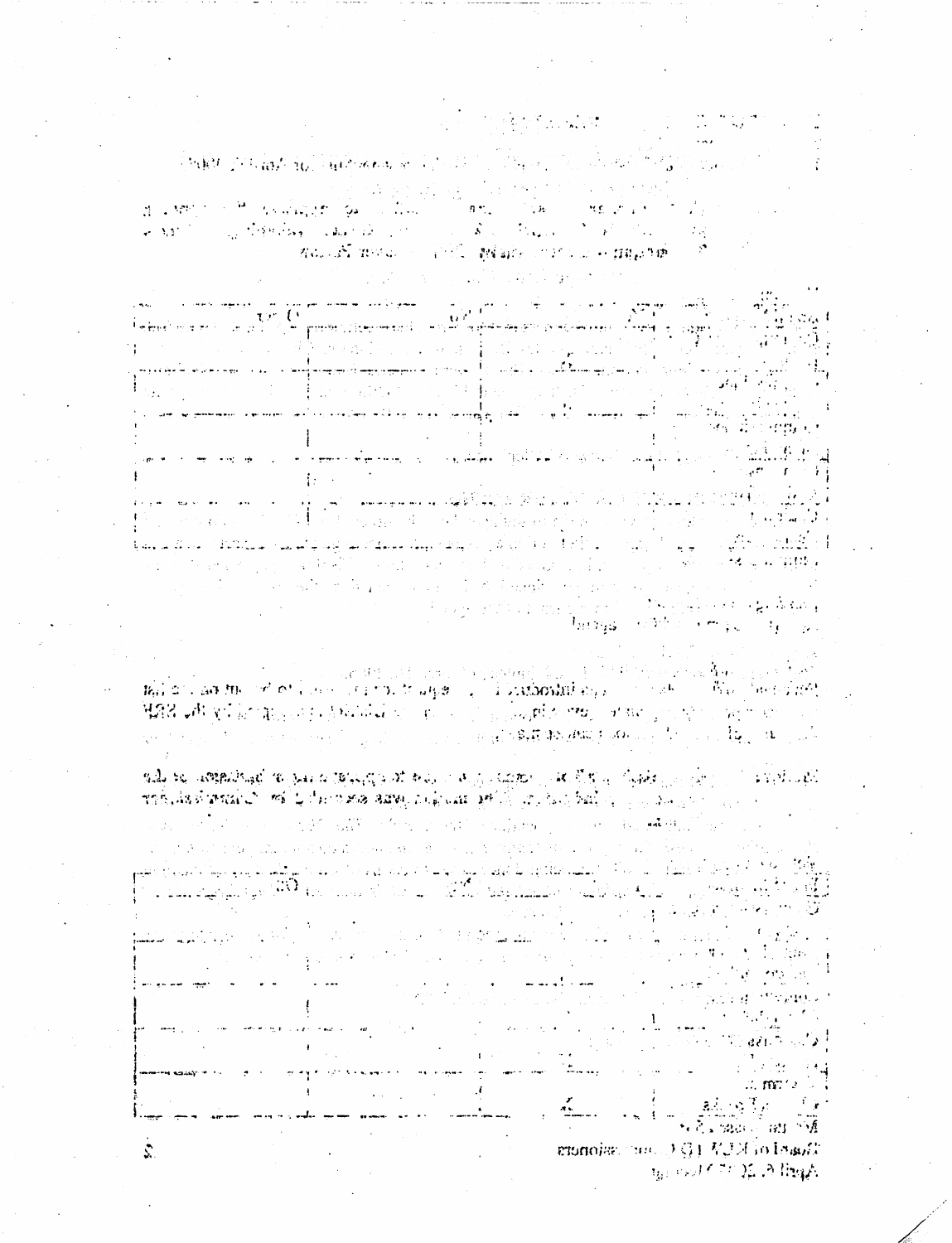#### FINANCIAL OFFICER'S REPORT

*Pending Payments List* 

Financial Officer Martin Waits presented the pending payment list for April 6, 2005.

#### Motion: Commissioner Tobin made a motion to approve the pending payments list for April 6, 2005 subject to the availability of funds. The motion was seconded by Commissioner Patton.

| Vote on motion:          |             |    |       |  |
|--------------------------|-------------|----|-------|--|
| <b>Board Member</b>      | Yes         | No | Other |  |
| <b>Commissioner Gary</b> |             |    |       |  |
| Bauman                   | X           |    |       |  |
| Commissioner             |             |    |       |  |
| <b>Claude Bullock</b>    | $\mathbf X$ |    |       |  |
| Commissioner             |             |    |       |  |
| <b>Glenn Patton</b>      | X           |    |       |  |
| Commissioner             |             |    |       |  |
| <b>Andrew Tobin</b>      | X           |    |       |  |
| Chairman                 |             |    |       |  |
| <b>Charles Brooks</b>    |             |    |       |  |

Motion passed 5 to 0

#### *Funding Status Report*

Report was removed from agenda.

#### *SRF Request for Inclusion*

Financial Officer Martin Waits introduced the Request for Inclusion to be put on the list to be accepted by the State Revolving Fund. After the District is accepted by the SRF then an application for a loan can be made.

#### Motion: Commissioner Tobin made a motion to approve the submission of the Request for Inclusion. The motion was seconded by Commissioner Patton.

Vote on motion:

| <b>Board Member</b>   | Yes         | No | Other |
|-----------------------|-------------|----|-------|
| Commissioner Gary     |             |    |       |
| <b>Bauman</b>         | $\mathbf x$ |    |       |
| Commissioner          |             |    |       |
| Claude Bullock        | X           |    |       |
| Commissioner          |             |    |       |
| <b>Glenn Patton</b>   | $\mathbf X$ |    |       |
| Commissioner          |             |    |       |
| <b>Andrew Tobin</b>   | X           |    |       |
| Chairman              |             |    |       |
| <b>Charles Brooks</b> |             |    |       |

Motion passed 5 to 0 Board ofKLWTD Commissioners April 6, 2005 Meeting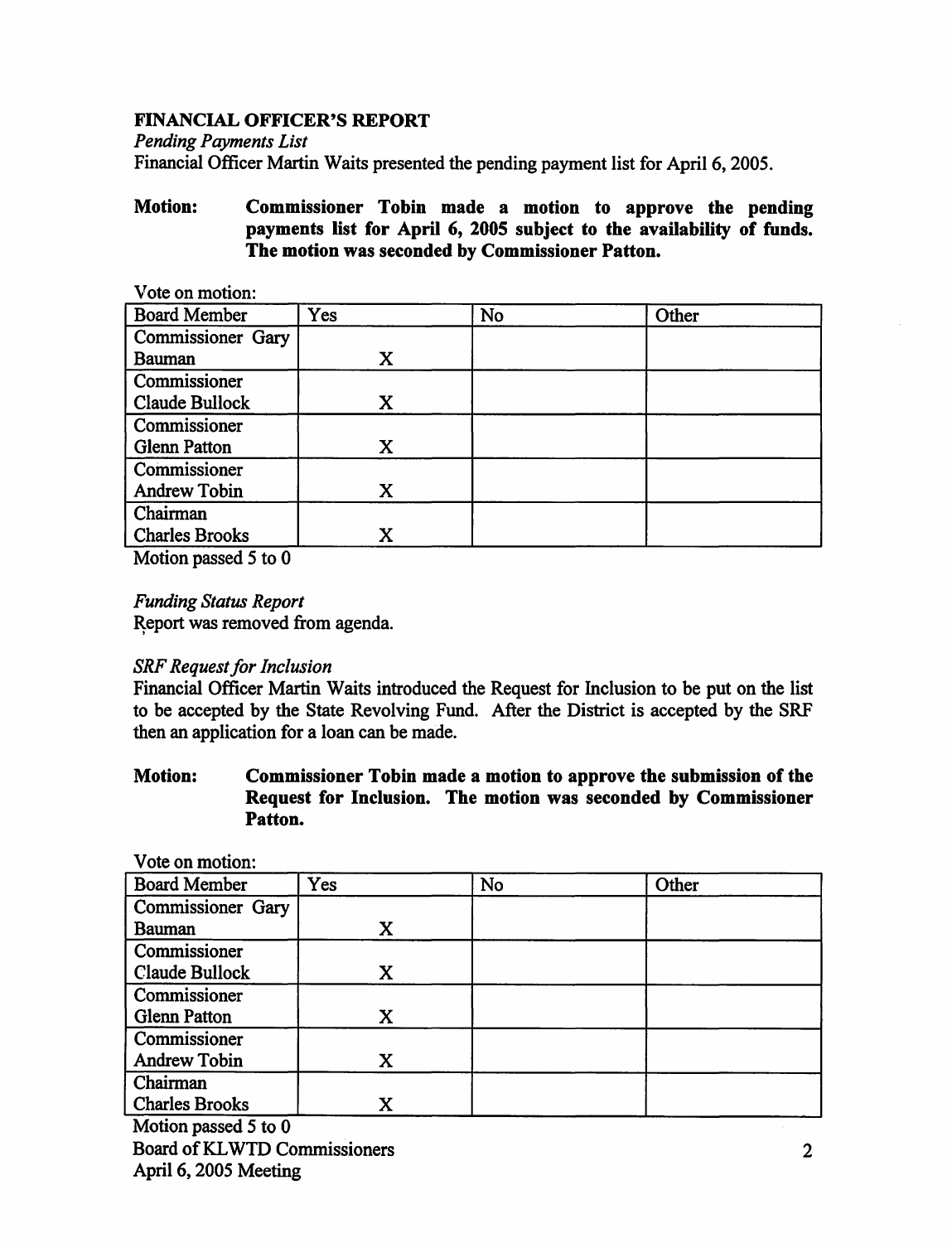#### LEGAL COUNSEL REPORT

#### *Bond Counsel and Financial Advisor.*

District Counsel Thomas Dillon recommended that the Board retain a Financial Advisor. He suggested that the Board direct him to look into Public Financial Management, Southeastern Securities, and RBC Raucher and bring back a recommendation to them

By consensus the Board directed Mr. Dillon to review the Financial Advisors and bring back a recommendation.

#### *Trauner Meeting*

District Counsel Thomas Dillon requested that the Board read the memo that he had distributed to them. He reported that he has met with Trauner.

#### ENGINEERS REPORT

Ed Castle, District Engineer, reviewed his monthly status report.

#### *GENERAL MANAGER'S REPORT*

**Sexton Cove / Lake Surprise Engineer Selection** 

General Manager Charles Fishburn presented his recommendation for the top three Engineering firms.

Motion: Commissioner Patton made a motion to accept the General Manager's recommendation of CPH as first choice and Metcalf & Eddie and second choice as engineers for the Sexton Cove / Lake Surprise Project Collection System and Force Main Task. Commissioner Bullock seconded the motion.

District Counsel Thomas Dillon pointed out that under the CCNA there should be three top firms selected not just two. He recommended that the motion be amended to include the third selection.

Mr. Fishburn selected PBS&J as the third selection, Commissioner Patton amended his motion to include PBS&J as the third selection, and Commissioner Bullock accepted the amended to his second.

Commissioner Patton withdrew his amended motion and Commissioner Bullock withdrew his amended second.

General Manager Charles Fishburn explained that he had taken Ed Castle's rankings into consideration and that is why he ranked Metcalf & Eddie number two.

Ed Castle, Weiler Engineering, clarified that he ranked the firms on technical points based solely on a review of their statements of qualifications; he did not make a recommendation. He feels that any of the seven firms is qualified to do the job the District needs. Mr. Castle stands by his technical rankings as the information available; the most qualified firm based on their experience is Metcalf & Eddie.

 $\cdot$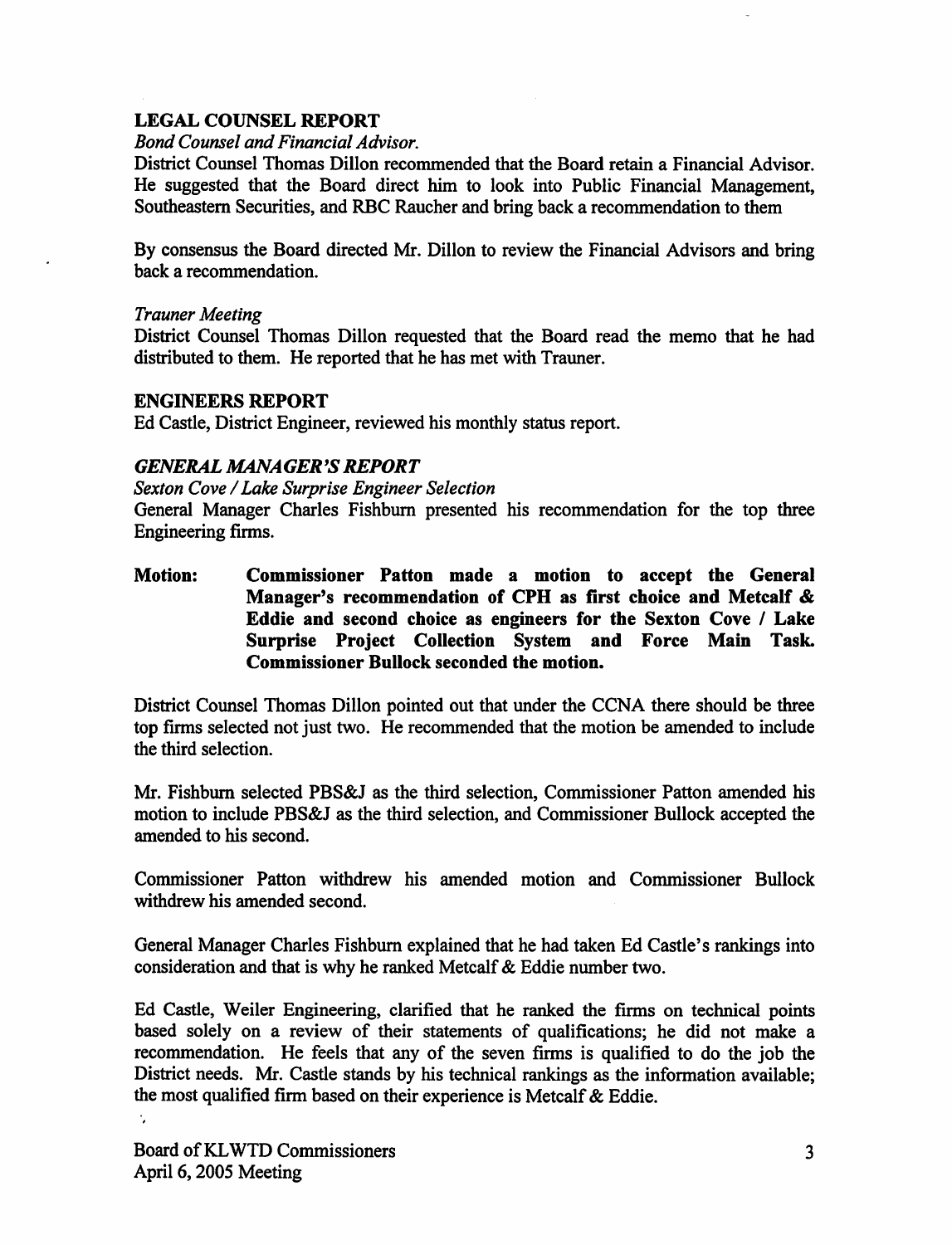Discussion among the Board and Staff ensued.

Motion: Commissioner Patton made a motion to accept the recommendation of General Manager Charles Fishburn as to the ranking of the Engineering firms for the Sexton Cove I Lake Surprise Project Collection System and Force Main Task with CPH as first choice, Metcalf & Eddie and second and PBS&J as the third choice. Commissioner Bullock seconded the motion.

Vote on motion:

| <b>Board Member</b>   | Yes | No | Other |
|-----------------------|-----|----|-------|
| Commissioner Gary     |     |    |       |
| <b>Bauman</b>         | X   |    |       |
| Commissioner          |     |    |       |
| <b>Claude Bullock</b> | X   |    |       |
| Commissioner          |     |    |       |
| <b>Glenn Patton</b>   | X   |    |       |
| Commissioner          |     |    |       |
| <b>Andrew Tobin</b>   | X   |    |       |
| Chairman              |     |    |       |
| <b>Charles Brooks</b> |     |    |       |

Motion passed 5 to 0

### *Treatment Plant Engineering Selection*

General Manager Charles Fishburn presented his recommendation for the Treatment Plant Project Engineer as First Arcadis / MWH, Second Metcalf & Eddie, and for Third Mr. Fishburn added CPH.

Commissioner Tobin expressed concern over the number two and three selections on the Sexton Cove / Lake Surprise Project and the Treatment Plant Project being the same firm. Mr. Fishburn stated that in the unlikely event that the District is unable to conclude negotiations with the number one firm the resulting negotiations would still yield two separate firms engineering the two projects.

Chairman Brooks pointed out the problems that the District has had with working with a contractor has more than one firm working for them and is concerned over problems with Arcadis / MWH. District Counsel Thomas Dillon explained that the contract would hold Arcadis responsible to administer the contract properly.

Discussion among Staff and the Board ensued.

Motion: Commissioner Bauman made a motion to accept General Manager Charles Fishburn recommendation as to the rankings of the following firms as Engineer for the Treatment Plant as follows: First Arcadis / MWH, Second Metcalf & Eddie and Third CPH. Commission Patton seconded the motion.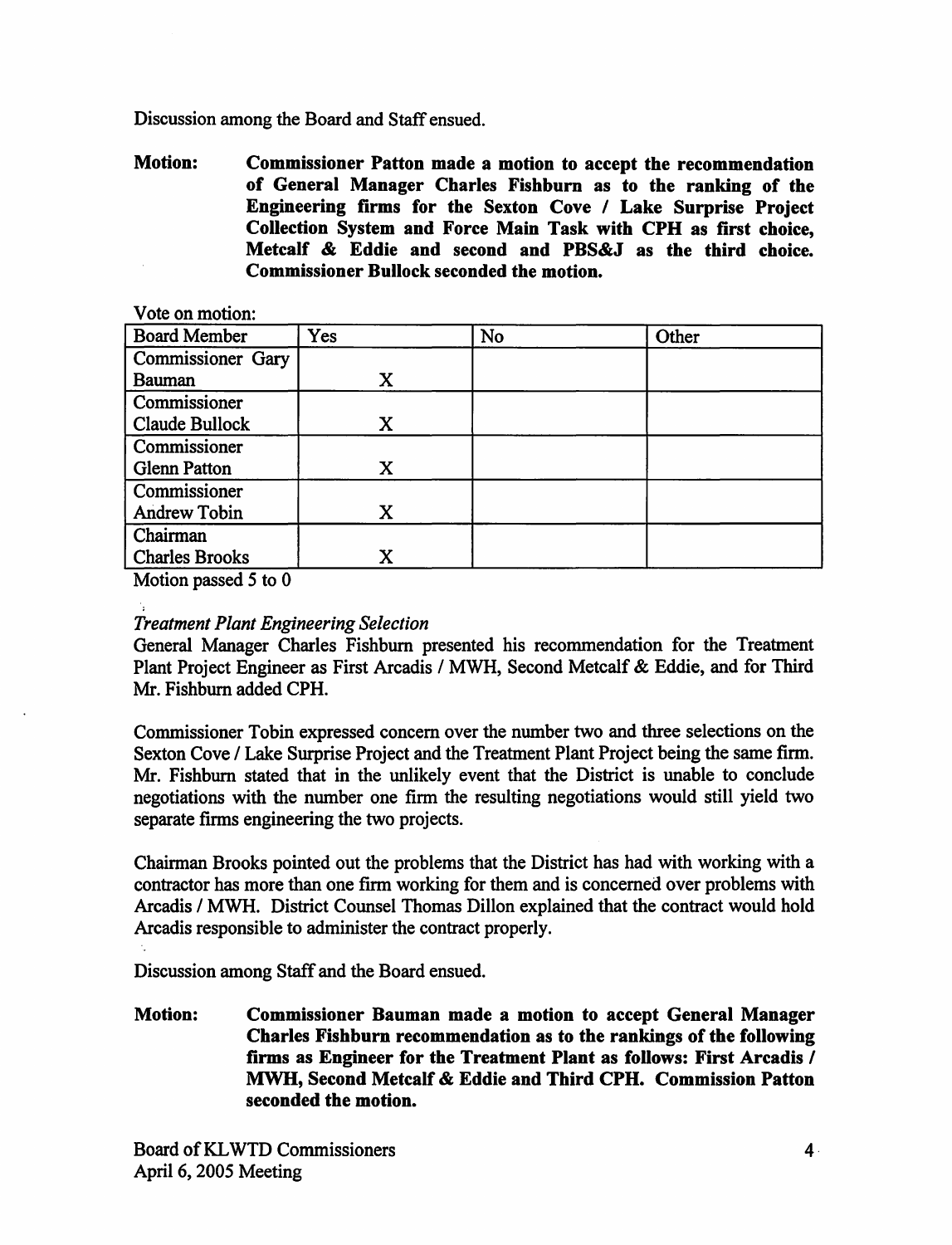| Vote on motion:       |              |    |       |
|-----------------------|--------------|----|-------|
| <b>Board Member</b>   | Yes          | No | Other |
| Commissioner Gary     |              |    |       |
| <b>Bauman</b>         | X            |    |       |
| Commissioner          |              |    |       |
| <b>Claude Bullock</b> | X            |    |       |
| Commissioner          |              |    |       |
| <b>Glenn Patton</b>   | X            |    |       |
| Commissioner          |              |    |       |
| <b>Andrew Tobin</b>   | $\mathbf{X}$ |    |       |
| Chairman              |              |    |       |
| <b>Charles Brooks</b> |              | X  |       |

Motion passed 4 to 0

#### *Key Largo Park Status*

General Manager Charles Fishburn stated that the payment and performance bonds had been received and the contracts went out Tuesday to be signed. Some Airvac drawings for the Key Largo Park will be done in two weeks.

#### *Calusa Campground Status*

General Manager Charles Fishburn requested direction from the Board as to the approach to take to Calusa Campground on sewering the campground.

The Board stated that they have already directed Staff to include Calusa Campground in the Key Largo Park Project. They requested that Staff update the conceptual report on Calusa Campground and bring it back to them.

#### *District Vehicle*

General Manager Charles Fishburn stated that the vehicle will have to be leased not purchased. He request authorization to lease a vehicle at the cost of up to \$250 a month.

Commissioner Tobin said that he is philosophically opposed to purchasing a vehicle at this time. Chairman Brooks agreed with Commissioner Tobin.

#### Motion: Commissioner Bauman made a motion to give the General Manager the authority to lease a vehicle for up to \$250 a month; with District Counsel Thomas Dillon approval of the lease. Commissioner Patton seconded the motion.

#### Vote on motion:

| <b>Board Member</b>      | <b>Yes</b> | No | Other |
|--------------------------|------------|----|-------|
| <b>Commissioner Gary</b> |            |    |       |
| <b>Bauman</b>            |            |    |       |
| Commissioner             |            |    |       |
| <b>Claude Bullock</b>    |            |    |       |

 $\ddot{\phantom{a}}$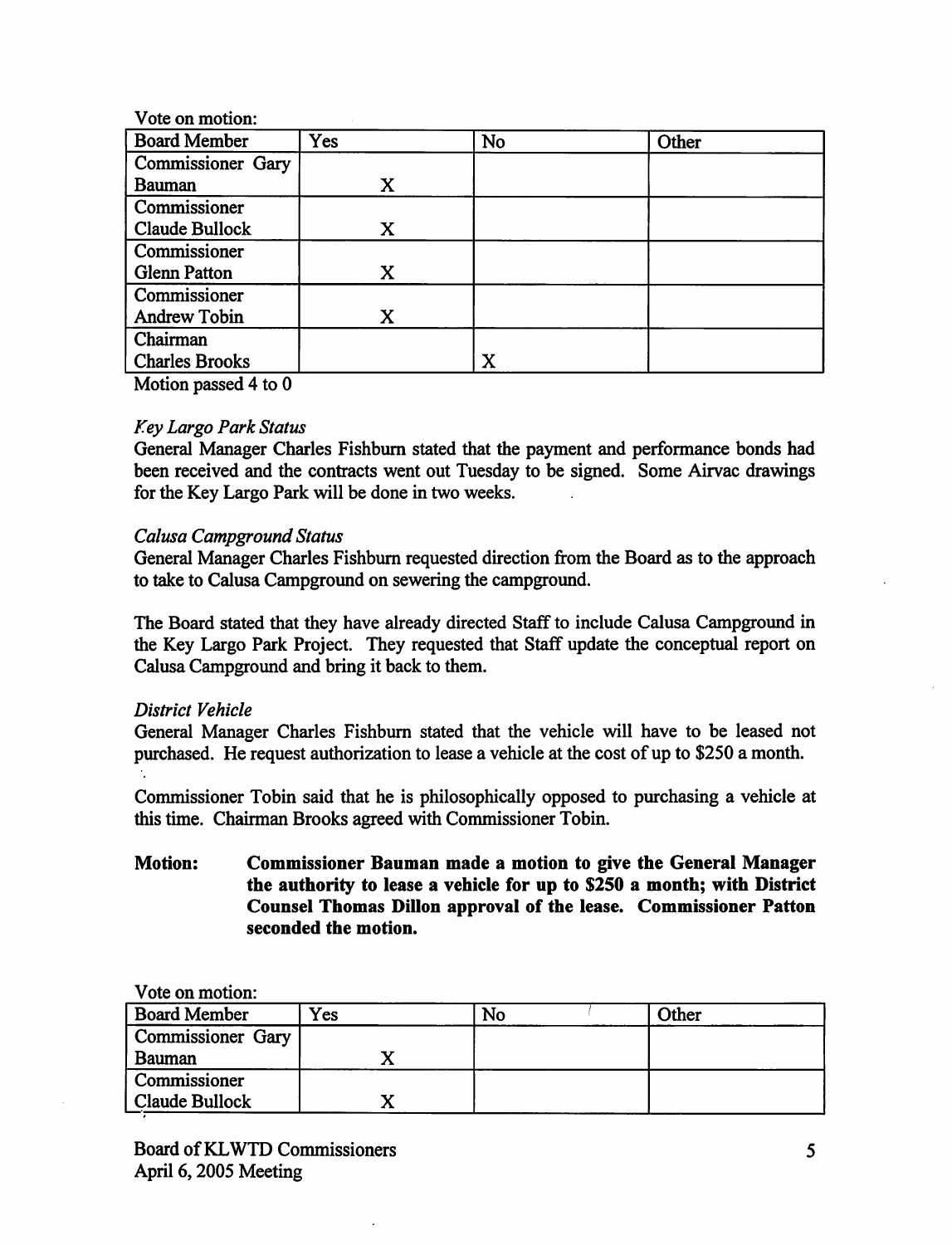| Commissioner          |   |  |
|-----------------------|---|--|
| <b>Glenn Patton</b>   |   |  |
| Commissioner          |   |  |
| <b>Andrew Tobin</b>   | X |  |
| Chairman              |   |  |
| <b>Charles Brooks</b> | X |  |

Motion passed 3 to 2

#### *3.8 Million Dollar Grant*

Chairman Brooks reported that there is Federal Grant money in the amount of 3.8 million dollars for a project to do "Cold Spots" in Monroe County. The Key Largo Wastewater Treatment District has some areas that would qualify.

Ed Castle, Weiler Engineering, would like to see the District submit a plan for the project.

General Manager Charles Fishburn stated that he does not want to participate in the 3.8 million dollar grant because of the time that the Staff would have to devote to the project.

Margaret Blank and Ed Castle will work on a project to submit for the grant.

#### *KLTV Meeting*

General Manager Charles Fishburn reported that the Key Largo Trailer Village Association meeting went quite well. There were no negative comments for the District.

#### ADJOURNMENT

 $\mathcal{L}_{\mathcal{L}}$ 

After a motion to adjourn by Commissioner Patton and a second by Commissioner ·. Bullock the Board adjourned the meeting at 9:20 PM.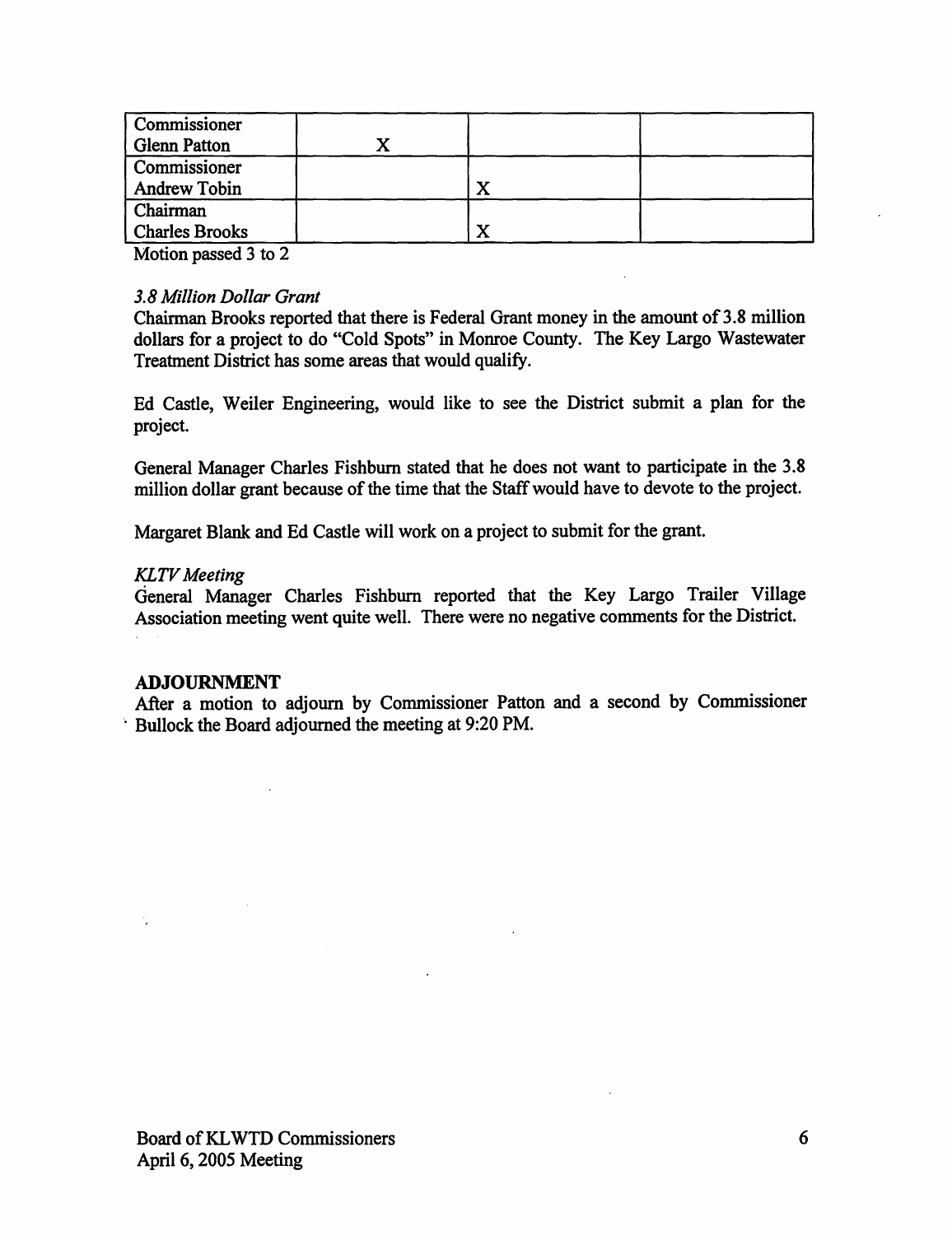The KLWTD meeting minutes of April 6, 2005 were approved on April 20, 2005.

 $\frac{1}{2\sqrt{2\pi}}$ Chairman Charles Brooks



Board of KL WTD Commissioners April 6, 2005 Meeting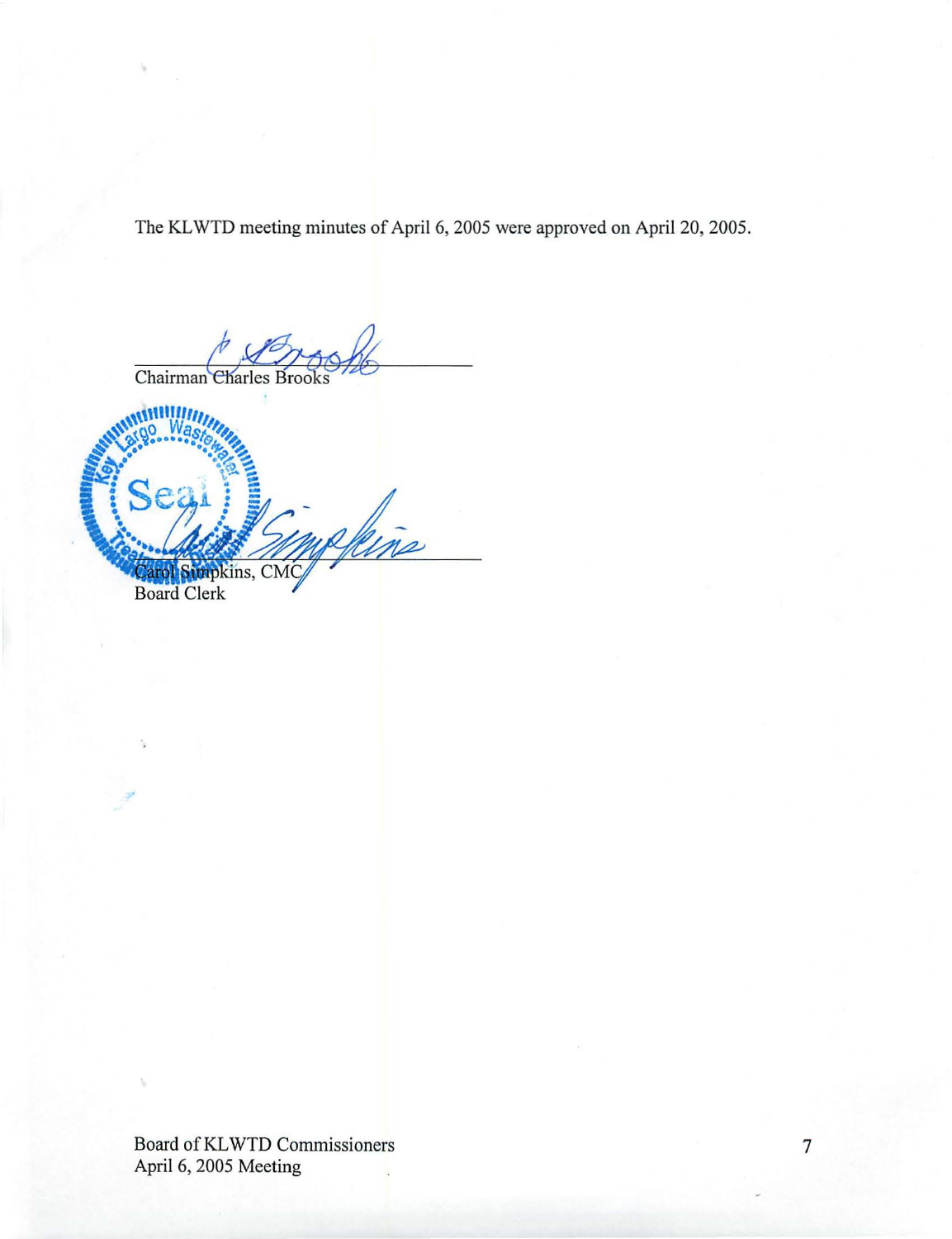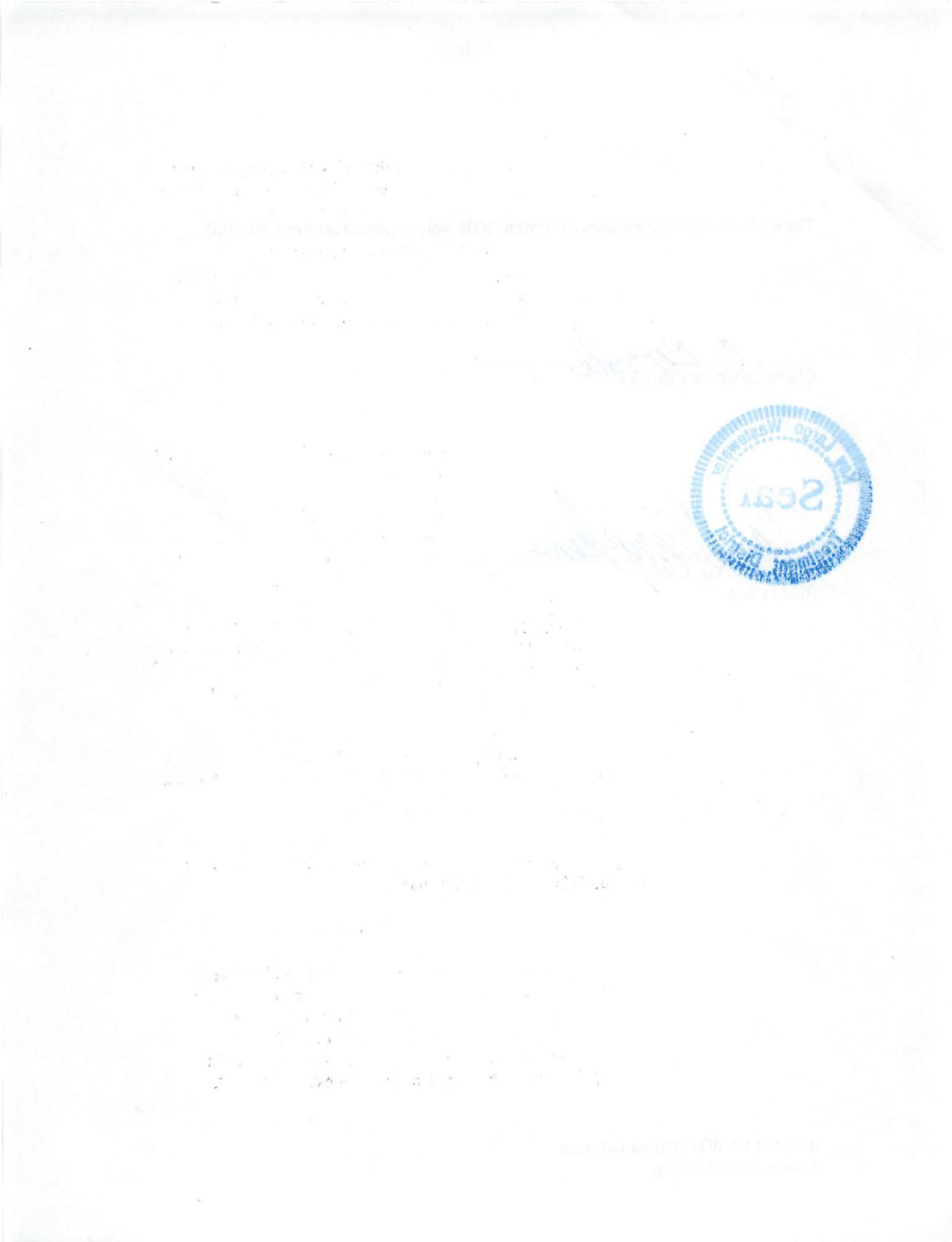#### Exhibit "A"

I would like to applaud the Key Largo Wastewater Board for trying to comply with the\_ 2010 standard that the state has required and selecting the area with the most density first. Having said that, I am appalled at the Haskell Construction group on the way they are completing the wastewater construction. I have never since such poor planning and dangerous techniques on a construction site and as the Village Clerk of Islamorada, Village of Islands I have seen may construction site and heard comments from residents to Council members on problems at construction sites. This work would never be accepted in Islamorada and the construction firm would have been fired on the spot.

Some of the examples I would like to tell the Key Largo Wastewater Board are only things that happen on Second Court where I live; however, I am sure other streets have many complaints as well.

First, let me talk about safety. When they were working on Second Court they did not go in order of sections. They worked on the whole street at the same time which did not allow anyone to get in or out of there homes from 7:00 am to 8:30 or 9:00 p.m. for days. They dug the road for the collection pits and left the 3 feet mounds of dirt in the middle of the roadway through out all of Second Court. They put never roped the 7 foot across and approximately 6 foot deep holes. We have approximately 10 kids that live on that street from 3 years of age to 10 years old. If any of those kids fell in these holes which were right outside their property lines I would hate to see what would have happened. Also, they trench all the street leaving approximately a 4 foot by 4 foot in wide trench in front of everyone's home with no way to enter or leave their home. Think about it, kids don't live for school until 7:45 in the morning and they were already starting work at 7:00 am. If any of my neighbors were in need of an ambulance, there were would no way they could get down the street much less get into the house to help them. On Thursday night they were out until 8:30 or 9:00 p.m. with the only headlights lighting the construction being done. Our neighbor was trying to drive to her house with mounds of dirt on the road, construction workers standing in the middle of the road not moving, and suddenly a construction workers jumps in front of her car to stop her from falling into the giant hole they had dug and could not be seen. Cars had to go down the side of the road, in the middle of the road, and in residents' yards just to get to their homes. Also, they left a note saying that we had to move our cars with no explanation on where to move them and when they would be done. This is totally unacceptable.

Second, I would like to discuss the way they are doing the construction work. They dug the trench along the way down the road. Later, they put in the boxes down the road and then refilled it. Then they put the collection system down the road and refilled again. Then they put in the pipes and then refilled it. Wouldn't it have been better to start a section, do everything at one at once and 'then do another section. I can understand trenching the whole street with the big equipment but then dig it out put in the box, collection pit, and piping in one section and then continue down the road to another section. Refilling again and again is more costly and more of a mess to the street.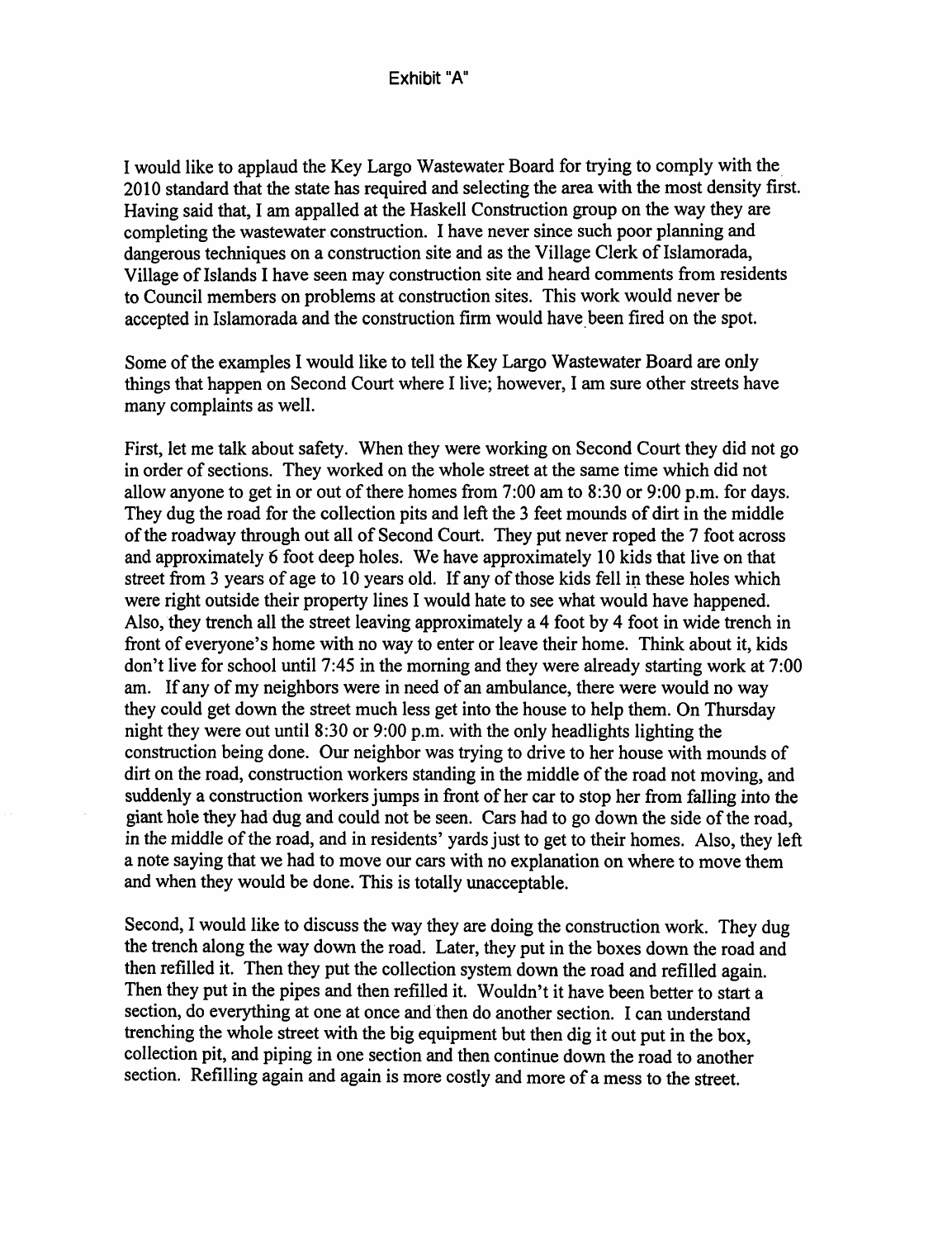Be and I have concented by a station of the concentration ใช้ ซีรับไม่สุดให้เล็กต่อการตั้งเป็นใช้ ซีซี โอลเอย โลมิตซาวด์สีฟ เอะยุก ราวแล้วอย <sup>1</sup> วันเล็กแบบ **Control March** านเก่ง บนิวต่อยิ่ง เมื่อลังการที่ในบทบาทีเป็นปี เป็นปัจจุบัง (เป็นปัจจุบัง) เป็นปัจจุบัง (เป็นปัจจุบัง) ได้ สี นักรู้ (เป็นปาร์) (ปัจจุบัง) which are possibly the proof the company of the first state of the second states  $\hat{A}$  and  $\hat{A}$  and  $\hat{A}$ Adha Belgoi proporcing si pik to ber altail i continua apolitane con ile ile illiciam di when the collection of the second of the second probability the collection of  $\frac{1}{2}$  and  $\frac{1}{2}$ zandrinin erasi zilasanana Phybod ina udis suntonsistema vola erabi lavai i Lateral Hanzin bili As won the suffered it seek actions field sure then the last such as a As yn Greind Boeld arwai glaich blac A Rudfhachadair ann an blach a' Acheron (1977) Sideway. 新闻的事情的  $\sim$   $3\%$  $\mathcal{L}(\cdot)$ 

 $\mathcal{L}_{\mathrm{max}}$ 

the modeling the

#### 医头动脉搏 医毛毛细胞炎  $\frac{1}{2} \sum_{i=1}^n \frac{1}{2} \sum_{j=1}^n \frac{1}{2} \sum_{j=1}^n \frac{1}{2} \sum_{j=1}^n \frac{1}{2} \sum_{j=1}^n \frac{1}{2} \sum_{j=1}^n \frac{1}{2} \sum_{j=1}^n \frac{1}{2} \sum_{j=1}^n \frac{1}{2} \sum_{j=1}^n \frac{1}{2} \sum_{j=1}^n \frac{1}{2} \sum_{j=1}^n \frac{1}{2} \sum_{j=1}^n \frac{1}{2} \sum_{j=1}^n \frac{1}{2} \sum_{j=$ .<br>Kabupatèn  $\mathcal{M}_1^{\text{Lip}}\left(\mathcal{F}_{\text{Lip}}\right)(\mathcal{F}_{\text{Lip}}^{\text{Lip}}\mathcal{F}_{\text{Lip}}^{\text{Lip}}\mathcal{F}_{\text{Lip}}^{\text{Lip}})$

e), tha tiết giái tam<mark>t) br</mark>eas 4 <del>nó ja hưu*ge longe th*ái (ruit</del>) - Virges, takán dà tor e hitinui the Childales and Campaign France along a low now to He capital Coleties of રના ખેતામાં તે પ્રાથમિક પ્રાપ્ત હોય છે. તો તેમ છોઈ લોકોને રાજ્ય પ્રાથમિક દારોની દાવિન માટેલી કરેલું છે. આ તેમ મ divides an an elliptical condition is with find hall agencies for the soft and only single states. so esta volta si call lastace scopia que vial fe disch à brond si dissidue distrussible su obessai soli as to the cost in highly 40 yields decay band 594 is sent to it. I said a below a mark for on the same would not be given to definitionally different on all of algebra share to the share by instruction of a contribution of the constant Market and What were bounded in the bounded of at the calculation of such a will a selection of the content in the above no the collaboration of the top the of it of strain distinct and the case of response to decouple the control of the control of the local state in an'i Taoisean ao Frantsa. No ben'ny delokaza amin'ny antara ara-daharampehintany ary ara-daharanjarahasin'ilay vant die hale verbliede aand baanstaltnament to bode nie verowerendet in erloop te beleef van die verb  $\mathbb{Z}_2$  ,  $\mathbb{Z}_2$  is the reference of explores and the first contribution of  $\mathbb{R}^2$  , i.e., and  $\mathbb{Z}_2$ - on ganggit dikilberal sing situatur meg Cak socié d'Araches ant colait hasie ါ အစေးဆုံးစွာအားဖြစ် အစ်မေး သင်းသုံးစွဲစွမ်းမှာ ဝိုးညှိုရာ အသံအား စိုးစောင့်စွာလောင် ေအစစီး ရွင်းသုံးပြင် သမအနေပြီးသ o fugeoplashe la crea (genero da na Barbina Alfah igallumas leventaan la badzinas Ribblisha o verbilaganii)

DESCRIPTION OF THE CONSTRUCTION OF THE CONTRACTOR OF THE CONTRACTOR ang pagkalan ર્ટાનો જ્યારે જીવરે નિન્દાલનો વાતો છોવેલો, ત્વેણીનું પુષ્ટ પર ઉપરેજાઓને જેવાની જેટલે તો જ્યારેથી સાથે જોઈએ ક્ષેત marth diversion over a spinochabele, modellabo emb popularistical son determination del shini pasma vinisi a done shelining tanasiya bahasi da

 $\sim$  ond  $\Gamma$  we an idea to a since the way they side to the construction  $\sim$  and  $\sim$  Fig. the ball also had speed addition rad, coald bac, additional and more in the different. ainse to finder him terestially as the history and to life of the part of the first containing the first contain Their decreases in the compact theory of the Wohlday if have been below a recent of come to the properties to a colour part of the condition of a section. The property dependence speci odli se nuo ne v ri giti deste nici inscrigitopologico siti pli i v coste e trageno nese digiono estima a chinen minamedi crashinea anti lete polimesi are ma empiribasi si parabasilise.  $\mathcal{H}_{\mathcal{D}}$  , which contains a more very probably and the contained in the state section of the state section